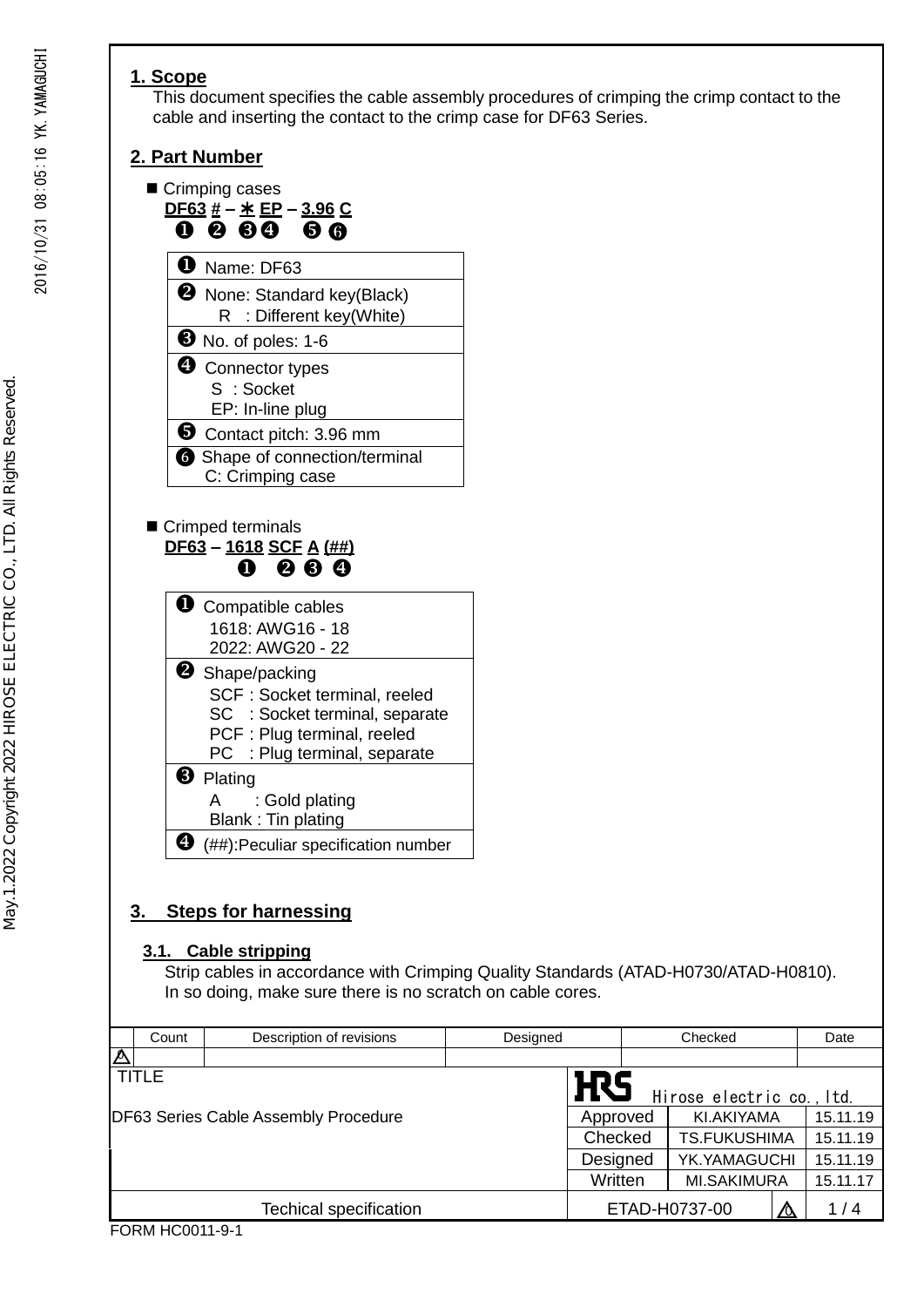### **3.2. Crimping**

Crimp terminals to cables using an appropriate applicator (AP105-DF63- $*$  \*  $*$ ), and check the crimping height and shape in accordance with the Table of crimping conditions and Crimping Quality Standards .

### **3.3. Insertion to crimping terminal sockets**

Hold the cable of a crimped terminal, and insert it to each terminal hole of crimping sockets. (Insert the terminal in the direction of arrows below.) \*The figures show insertion toDF63-3S-3.96C.

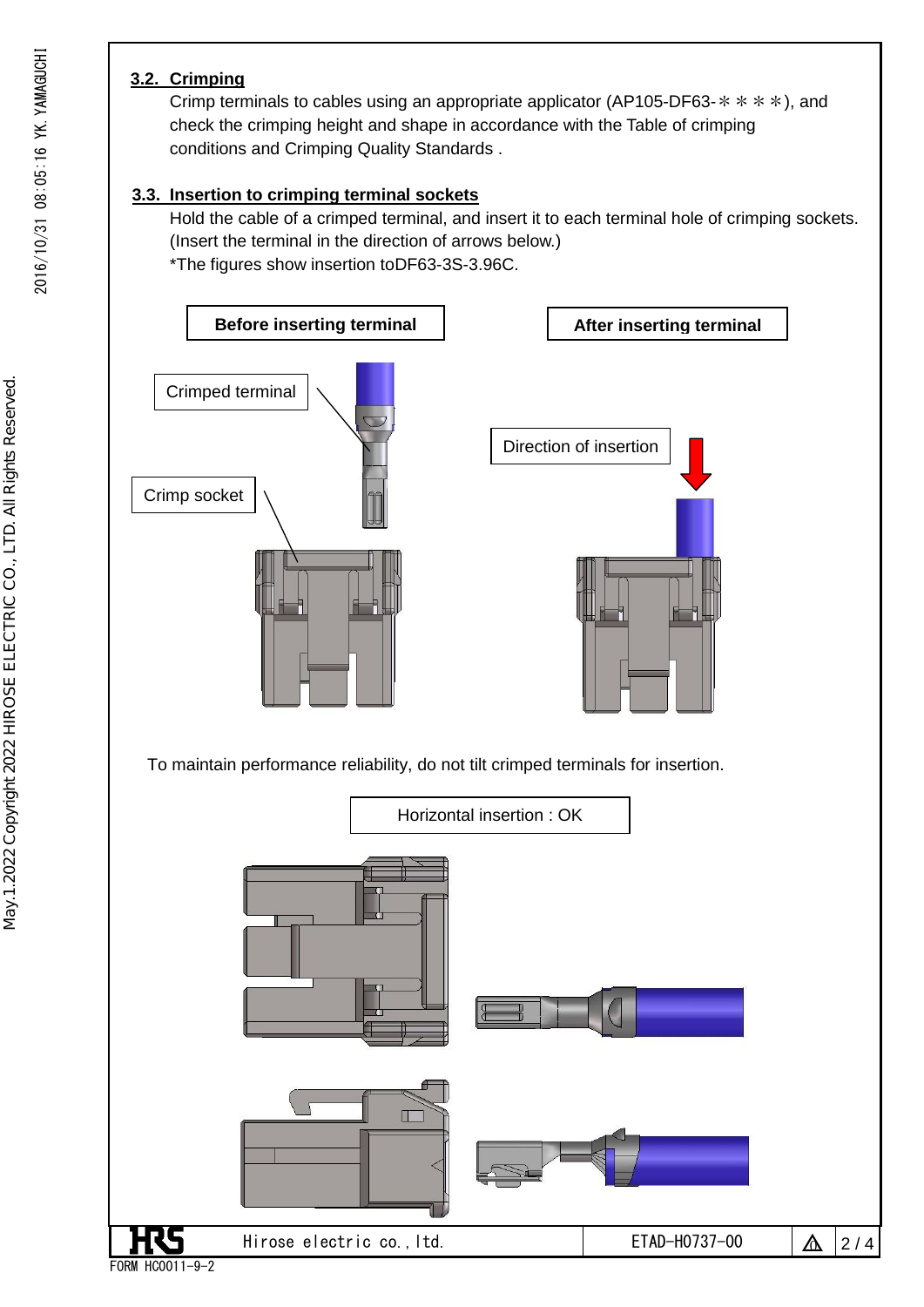May.1.2022 Copyright 2022 HIROSE ELECTRIC CO., LTD. All Rights Reserved.

May.1.2022 Copyright 2022 HIROSE ELECTRIC CO., LTD. All Rights Reserved.



 Check that the lance of a crimping socket has been caught at the lance holder of a crimped terminal.

(Slightly pull the terminal horizontally to check. Pulling strength will be 20N Max.)